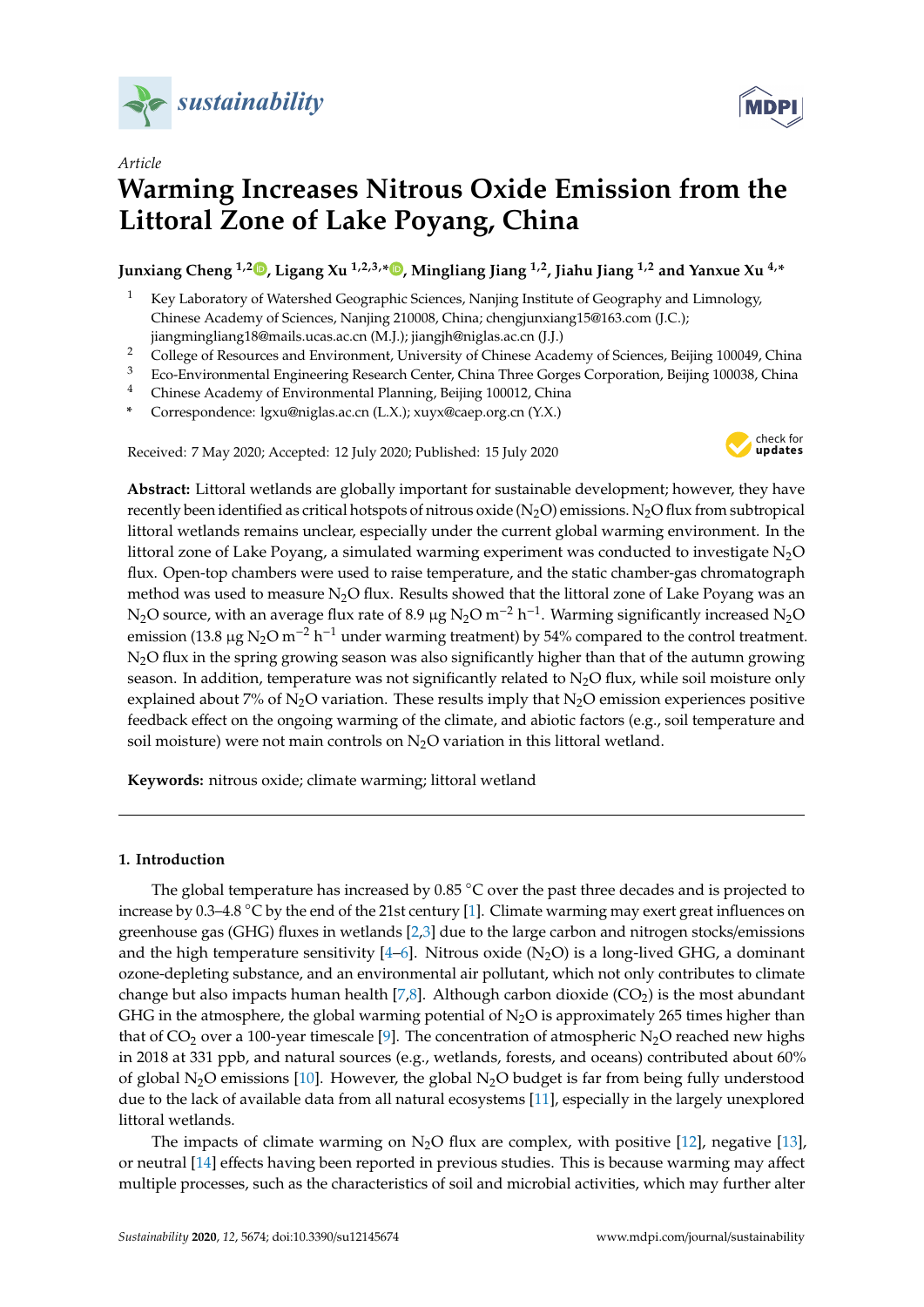the pristine balance of  $N_2O$  production and consumption  $[12-16]$  $[12-16]$ . For example, Chen et al. (2017) found that warming could transform an alpine swamp meadow from an  $N_2O$  sink to an  $N_2O$  source [\[15\]](#page-9-6); Qiu et al. (2018) reported that warming can stimulate N<sub>2</sub>O emission by increasing soil labile carbon, soil nitrogen mineralization, and the biomass of  $N_2O$ -producing microbes [\[16\]](#page-9-5). Moreover, soil temperature and soil moisture are two key factors affecting the dynamics of GHG and are highly sensitive to climate warming [\[17,](#page-9-7)[18\]](#page-9-8). Experimental warming usually tends to increase soil temperature and decrease soil moisture and thereby stimulates  $N<sub>2</sub>O$  emission by increasing available nitrogen and microbial activities [\[19,](#page-9-9)[20\]](#page-9-10). However, another study has shown that warming has no impact on  $N_2O$  flux due to the uncertain effects of warming on soil moisture in different periods [\[21\]](#page-9-11). These inconsistent results indicate the inconclusive results regarding the response of  $N_2O$  flux to the soil environment under warming treatment. Therefore, we need more in-depth studies regarding the dependency of  $N_2O$  flux on soil temperature and soil moisture to improve our understanding of the N2O cycle in wetlands under a future warming environment.

To date, most studies of the N<sub>2</sub>O cycle have been conducted in cropland [\[22\]](#page-9-12), grassland [\[23\]](#page-9-13), or forest [\[24\]](#page-9-14) ecosystems as well as boreal wetlands [\[25\]](#page-9-15) rather than in subtropical or tropical wetlands. Littoral wetlands usually act as biogeochemically active transition zones between terrestrial and aquatic ecosystems [\[26\]](#page-9-16) and emit more  $N_2O$  than pelagic areas from lakes [\[27\]](#page-9-17). Vegetated littoral wetlands are reported to be the hotspots of N<sub>2</sub>O emission, with mean N<sub>2</sub>O flux rate of 284 µg N<sub>2</sub>O m<sup>-2</sup> h<sup>-1</sup> across China's lakes [\[27\]](#page-9-17). Lake Poyang, the largest subtropical freshwater lake in China, includes a littoral zone and pelagic area. With the seasonal fluctuation of water level, the littoral zone of Lake Poyang varies between the uninundated condition and the inundated condition and thus experiences dramatic variability in its biogeochemical cycle [\[28,](#page-9-18)[29\]](#page-9-19). To our knowledge, previous studies of GHG fluxes are still insufficient in Lake Poyang. These studies have mainly focused on the temporal variations of plant-mediated carbon ( $CO<sub>2</sub>$  and  $CH<sub>4</sub>$ ) fluxes in this littoral wetland [\[30–](#page-10-0)[32\]](#page-10-1), but available data of N<sub>2</sub>O flux are scarce, and the response of N<sub>2</sub>O flux to climate warming also remains unknown. These unbalanced and inadequate studies urge us to assess  $N_2O$  emission from the perspective of this subtropical littoral wetland, especially with the consideration of the effect of current climate warming.

To address these knowledge gaps, we conducted a simulated warming experiment in the littoral zone of Lake Poyang during the uninundated period. We hypothesised that (1) the littoral zone of Lake Poyang is an  $N_2O$  source during the uninundated period, (2) warming has a positive effect on N2O emission in this littoral wetland, and (3) soil temperature and soil moisture are the main controls on N2O flux in the littoral zone of Lake Poyang during the uninundated period.

#### **2. Materials and Methods**

#### *2.1. Study Site*

This study was conducted in the littoral zone of Lake Poyang (29°27'00" N, 116°01'14" E), the largest subtropical freshwater lake in China. Located in a subtropical monsoon climatic zone, this region's annual precipitation ranges from 1566 mm to 1847 mm, and annual mean air temperature ranges from 15 ◦C to 18 ◦C [\[29\]](#page-9-19). Lake Poyang is an ephemeral lake which experiences drastic seasonal changes in its water level. Lake Poyang comprises a permanent water body and seasonally flooding littoral zone. As shown in Figure [1,](#page-2-0) the littoral wetland is usually inundated when the water level is relatively high (June to August) and uninundated when the water level is relatively low (September to the next May). During the uninundated period, the littoral zone of Lake Poyang is dominated by *Carex* species, which has two growing seasons: the autumn growing season, from September to December, and the spring growing season, from February to May. The main vegetation of this site is *Carex cinerascens*, followed by *Eleocharis valleculosa*, *Cardamine lyrata* and *Potentilla limprichtii*. This littoral wetland is covered with meadow soil on the ground surface, characterized as sandy loam. Table [1](#page-2-1) shows the main characteristics of soil in this littoral wetland. Additionally, this study area was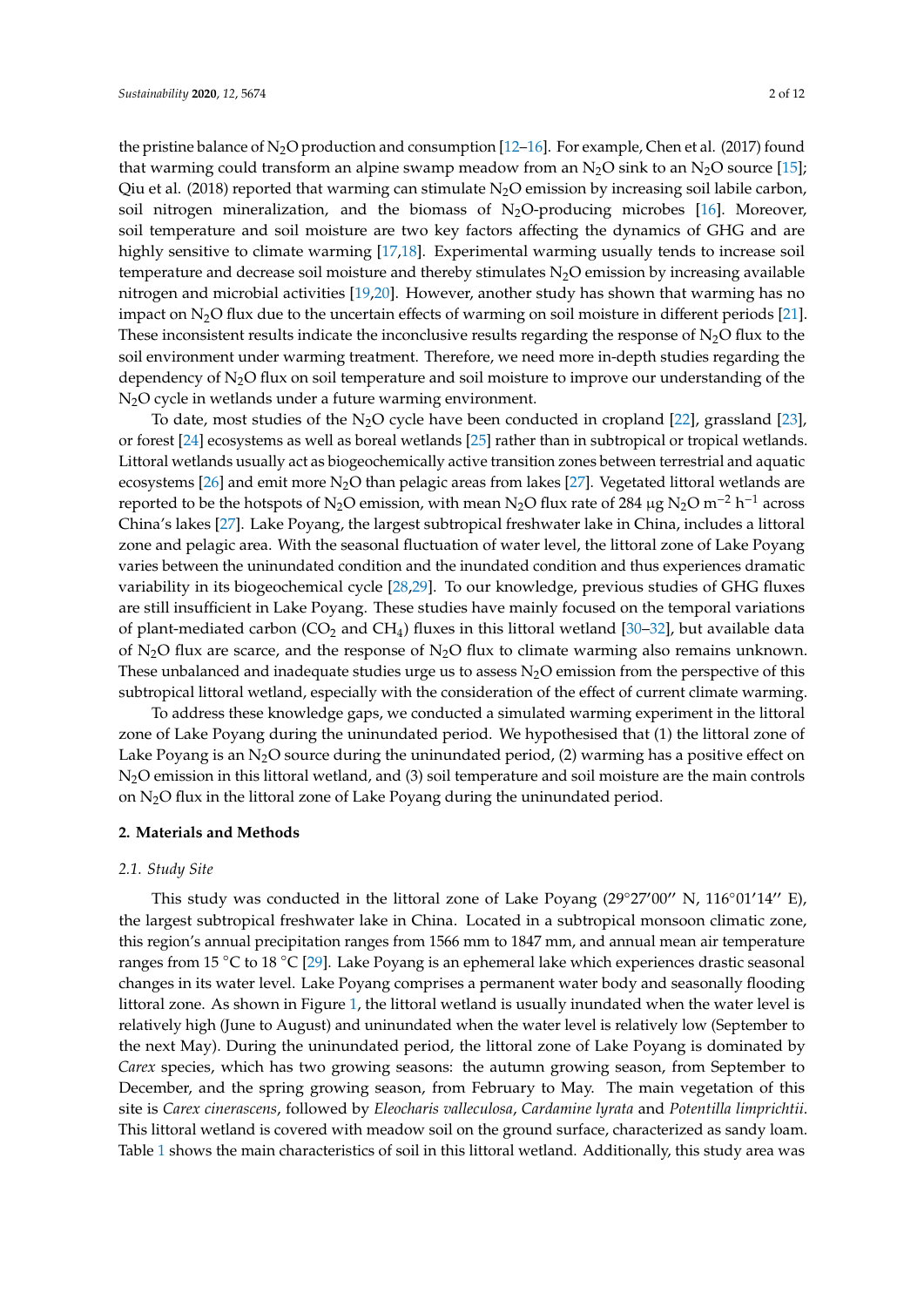an unexplored nature reserve of Jiangxi Province, China, and there was no water on the ground during the entire experimental period.

<span id="page-2-0"></span>

**Figure 1.** Variation of (**a**) surface water level and (**b**,**c**) inundation area of Lake Poyang. Panel (**a**) shows the average monthly water level from 1953 to 2015 at Xingzi station (a representative hydrological station of Lake Poyang). Panel (**b**,**c**) are the schematic diagrams of the inundation area of Lake Poyang for (**b**) the uninundated period and (**c**) the inundated period.

<span id="page-2-1"></span>**Table 1.** Soil characteristics under control and warming (mean ± standard error). TN: total nitrogen; SOC: soil organic carbon.

| Soil Characteristics               | Control       | Warming       |
|------------------------------------|---------------|---------------|
| Soil pH                            | $4.9 \pm 0.1$ | $4.8 \pm 0.1$ |
| $NH_4^+$ -N (mg kg <sup>-1</sup> ) | $7.4 \pm 0.6$ | $9.4 \pm 1.2$ |
| $NO_3^-$ -N (mg kg <sup>-1</sup> ) | $6.3 \pm 0.9$ | $8.8 \pm 2.0$ |
| $TN$ (g kg <sup>-1</sup> )         | $1.0 \pm 0.1$ | $1.0 \pm 0.1$ |
| SOC $(g \, kg^{-1})$               | $9.7 \pm 1.2$ | $9.9 \pm 1.1$ |

#### *2.2. Experimental Design*

The experiment was manipulated as a completely random design with two different treatments: control and warming. Each treatment was replicated in four blocks. In total, eight plots were established with an area of 2 m  $\times$  2 m for each plot. The distance between any block was over 5 m and that between each adjacent plot was over 2 m. A passive experimental warming device—open-top chambers (OTCs)—was used to simulate a warming environment following the instructions of the International Tundra Experiment [\[33](#page-10-2)[,34\]](#page-10-3). OTCs have been verified effectively and are widely used in multiple terrestrial ecosystems, including forests [\[35\]](#page-10-4), grasslands [\[36,](#page-10-5)[37\]](#page-10-6), and wetlands [\[2,](#page-8-1)[38\]](#page-10-7). In this experiment, OTCs were made of transparent synthetic glass with a 5 mm thickness. OTCs were 80 cm tall and hexagonal with a top area of 0.6  $\mathrm{m}^{2}$  and a bottom area of 2.6  $\mathrm{m}^{2}.$  At the end of August 2018, OTCs were installed and kept in place throughout the whole experimental period.

#### *2.3. Gas Sampling and Analysis*

N2O flux was measured using the opaque static chamber and gas chromatograph technique during the uninundated period from September 2018 to May 2019. The static chamber was made of PVC, including two parts: a top chamber and a base collar. The base collar was equipped with a groove on the top and was buried under ground at a 10 cm depth before the experimental site was inundated. The top chamber was 30 cm in height and 30 cm in diameter. The groove was filled with some water and fitted to the top chamber to generate a closed environment. Then, gas samples were collected from the closed chamber using a 50 mL syringe every 10 min for half an hour.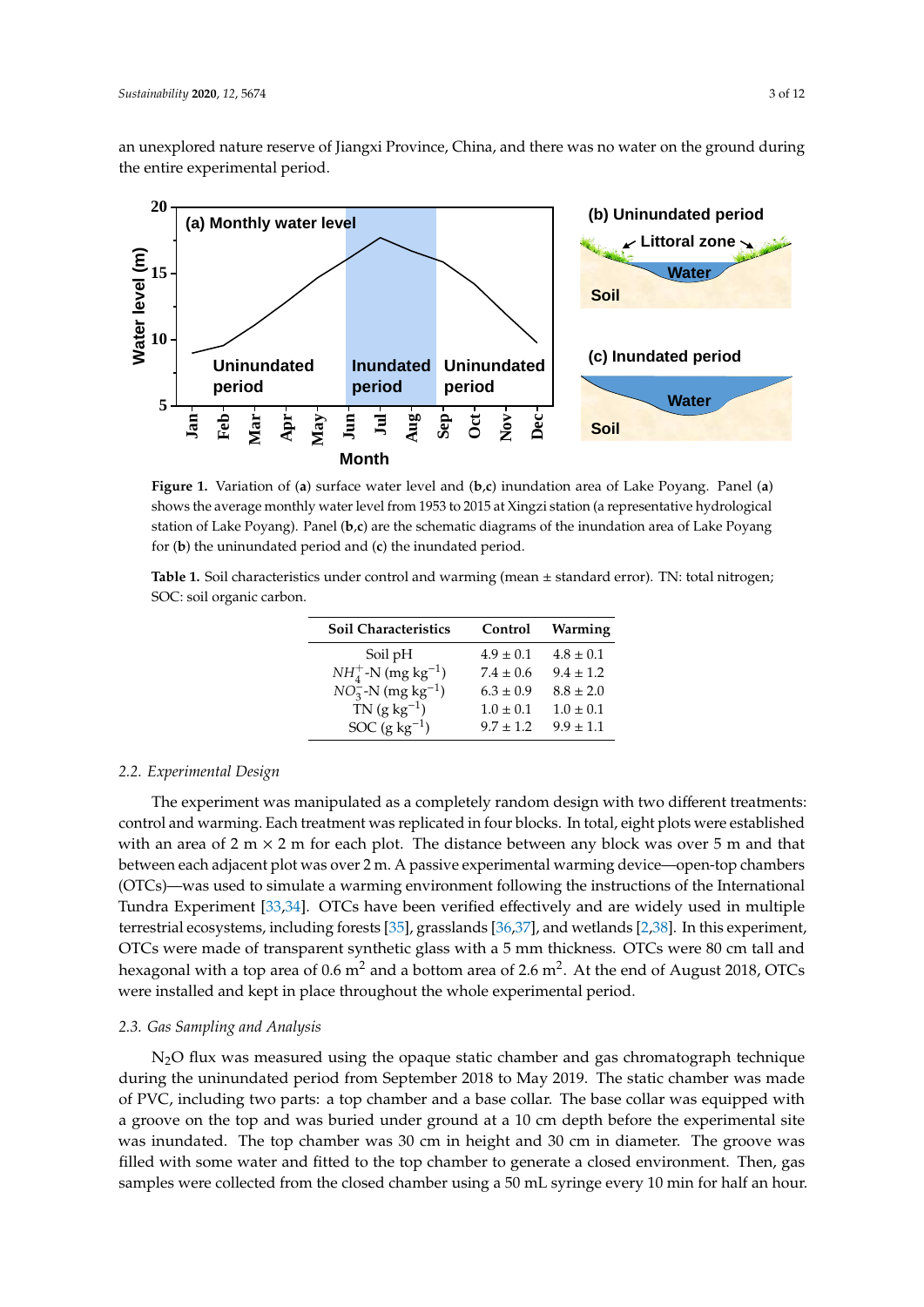Measurements were conducted between 9:00 to 15:00 local time, twice a month (except February and April 2019). Gas samples were taken to a laboratory and analyzed within three days after sampling. A gas chromatograph (Agilent 7890B, Agilent Technologies, CA, USA) equipped with an electron capture detector was used to analyze N<sub>2</sub>O concentration. N<sub>2</sub>O flux was calculated with R [\[39\]](#page-10-8) and the package "flux" [\[40\]](#page-10-9). The normalized root-mean-square error (NRMSE) and coefficient of determination  $(R<sup>2</sup>)$  were used to screen the flux data following the procedure of Minke et al. (2016) [\[41\]](#page-10-10). In total, 1% of the measurements were therefore rejected.

#### *2.4. Environmental Parameters*

A micrometeorological station (HOBO USB Micro Station, Onset Computer Corporation, Bourne, MA, USA) was established at the study site to record precipitation (S-RGB-M002) and air temperature (both control and warming plots, S-TMB-M002) at an interval of 30 min by a data logger (H21-USB). Surface soil (5 cm depth) temperature and moisture in both control and warming plots were recorded automatically every 10 min using a 5TE sensor and Em50 data logger (Decagon Devices, Pullman, WA, USA). In addition, the air temperature of the top chamber, soil temperature, and soil moisture at a 5 cm depth were measured manually for each plot by a thermometer inserted into the top chamber and a portable ProCheck device (Decagon Devices, Pullman, WA, USA), respectively, when sampling gas.

Soil samples were collected from each plot at depths of 0–10 cm in May 2019. In the laboratory, soil samples were air-dried, root-removed, and sieved through a 2 mm mesh for further analysis. Soil pH was measured in ultrapure water at a water to soil ratio of 2.5:1, using a pH meter (PHS-3C, INESA Instrument, Shanghai, China). For the analysis of soil  $NH_4^+$ -N and  $NO_3^-$ -N, 10 g soil was extracted with 100 mL of 2 mol L<sup>-1</sup> KCl solution. Then, the solution was shaken for one hour and stood for 30 min. After the soil suspension was filtered, soil *NH*<sup>+</sup><sub>4</sub>-N and *NO*<sub>3</sub>-N were analyzed with the Continuous Flow Analyzer (San plus, SKALAR, Breda, The Netherlands). For the analysis of soil organic carbon (SOC), 10 mL of 3 mol L<sup>-1</sup> HCl was added to an approximately 0.5 g soil sample for 12 h to remove the carbonates. Then, the soil sample was centrifuged and washed with ultrapure water several times until it became neutral. It was freeze-dried and sieved through a 0.075 mm mesh. Approximately 10 mg of soil was taken into a tin cup, and SOC was analyzed with the Elemental Analyzer (EA300, EuroVector, Pavia, Italy). In addition, another 10 mg soil sample was weighed after being sieved directly through a 0.075 mm mesh, and total nitrogen (TN) was also measured by the Elemental Analyzer.

#### *2.5. Data Analysis*

A linear mixed-effect model with repeated measurements was applied to test the effect of warming on N<sub>2</sub>O flux using R [\[39\]](#page-10-8) and the package "lme4" [\[42\]](#page-10-11). The model was constructed with the fixed factors of warming by sampling date and the random factors of plot nested within block. In addition, the effects of environmental parameters on  $N_2O$  flux were also analyzed with the model, in which air temperature, soil temperature and soil moisture were taken as the fixed factors and plot nested within block were taken as the random factors. Regression analysis was applied to test the potential dependency of  $N_2O$  flux on air temperature, soil temperature, and soil moisture. All significant differences were considered at the 0.05 level.

#### **3. Results**

#### *3.1. Environmental Parameters*

Total precipitation was 806.6 mm during the experimental period, with more than 60% of precipitation occurred in the spring growing season (Figure [2a](#page-4-0)). Warming increased average air temperature by 1.6  $°C$  (Figure [2b](#page-4-0)).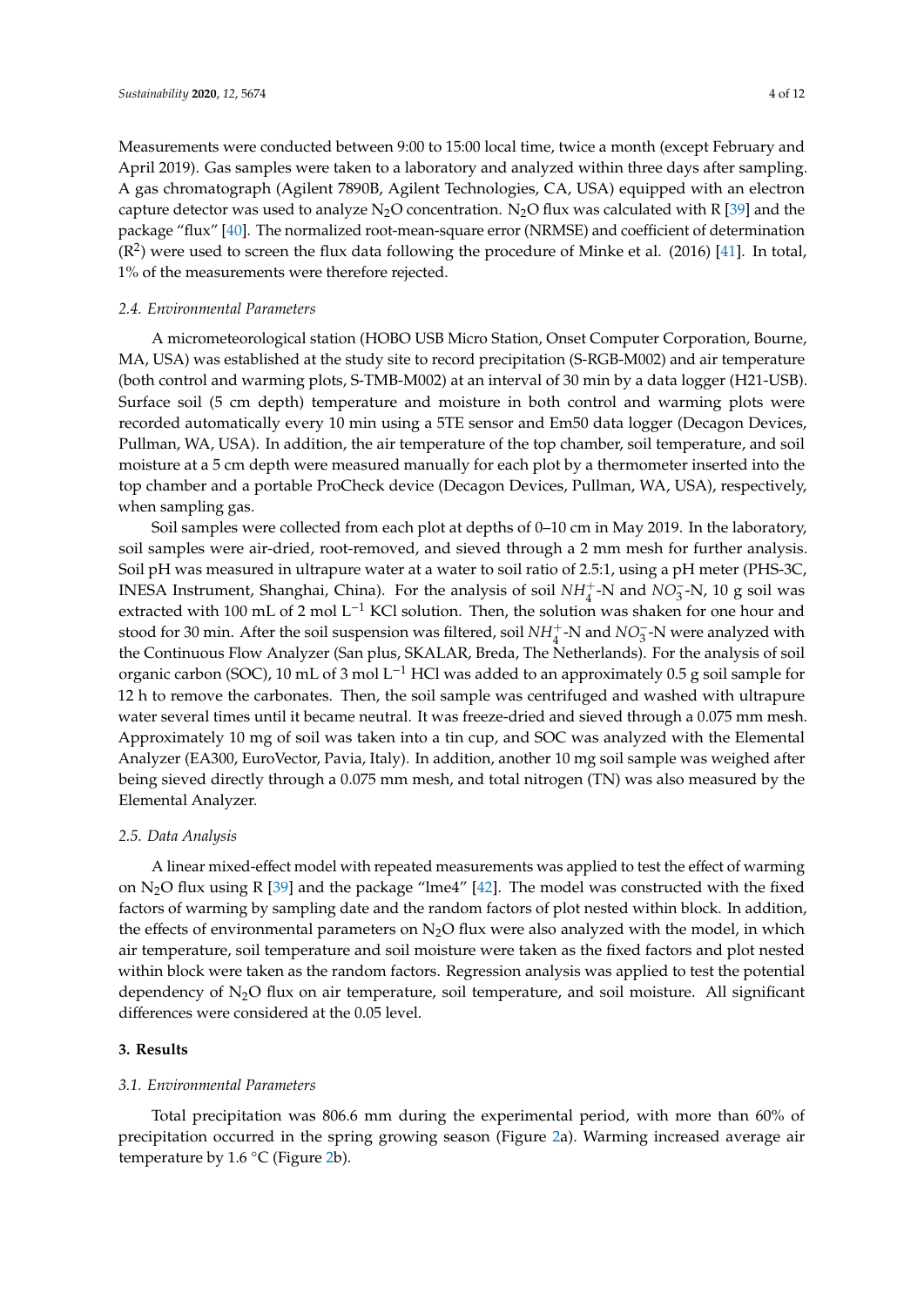<span id="page-4-0"></span>

(c) soil moisture and (d) soil temperature in the control plot and warming plot. **Figure 2.** Variation of (**a**) monthly precipitation in the study site and monthly (**b**) air temperature,

treatment compared to control (Figure [2c](#page-4-0),d). The warming effect of OTCs on air temperature was stronger in the spring growing season than in the autumn growing season; the inverse was true for soil moisture and soil temperature. Soil pH, *NH*<sup>+</sup><sub>4</sub>-N, *NO*<sub>3</sub>-N, TN, and SOC were not significantly affected by warming (Table [1\)](#page-2-1). Despite the statistical significance, warming increased  $NH<sub>4</sub><sup>+</sup>$ -N by 27% and  $NO<sub>3</sub><sup>-</sup>$  N by 40% compared to the control. Soil moisture decreased by 11% and soil temperature increased by 0.4 ◦C under the warming

## *3.2. Effect of Warming on N<sub>2</sub>O Flux*

**40** N2O source during the uninundated period. and 0.9 to 41.3 µg m<sup>-2</sup> h<sup>-1</sup> under the warming treatment (Figure [3\)](#page-5-0). The lowest and highest values of N<sub>2</sub>O flux occurred in November 2018 and May 2019, respectively. The average N<sub>2</sub>O flux was Over the entire period, N<sub>2</sub>O flux ranged from –1.5 to 21.9 µg m<sup>-2</sup> h<sup>-1</sup> under the control treatment 8.9 µg m<sup>-2</sup> h<sup>-1</sup> under the control treatment, indicating that the littoral zone of Lake Poyang was an

 $(7.4 \text{ µg m} - \text{n} - \text{j})$ , but not significantly, while it significantly increased by 85% under the warning treatment in the spring growing season (24.2 µg m<sup>-2</sup> h<sup>-1</sup>) (Figure [4\)](#page-5-2). In addition, the N<sub>2</sub>O flux under both tre y,<br>n<br>5 v1<br>24<br>:a **24-Nov-18 12-Dec**<br>**12-Dec 18-Dec-18 11**<br>(F<br>ca **22-Feb-19 11-Mar-19 25-Mar-19 22-May-19 -20** (7.4 µg m−<sup>2</sup> h −1 ), but not significantly, while it significantly increased by 85% under the warming (Figure [4\)](#page-5-2). From the different growing seasons, the average  $N_2O$  flux under control treatment was **20** significant effect on N2O flux, as did the sampling date (Table [2\)](#page-5-1). However, the warming effect did respectively. N<sub>2</sub>O flux increased by 19% under the warming treatment in the autumn growing season Compared with N<sub>2</sub>O flux under control treatment, warming significantly increased N<sub>2</sub>O flux by 54% **der**<br>; the<br>n l<br>pli<br><u>p</u>O According to the analysis results of the linear mixed-effects model, we found that warming had a not vary with sampling date. The average N<sub>2</sub>O flux was 13.8 µg m<sup>-2</sup> h<sup>-1</sup> under warming treatment. 6.2 µg m<sup>-2</sup> h<sup>-1</sup> in the autumn growing season and 13.1 µg m<sup>-2</sup> h<sup>-1</sup> in the spring growing season, both treatments in the spring growing season was significantly higher than in the autumn growing season (Figure [4\)](#page-5-2).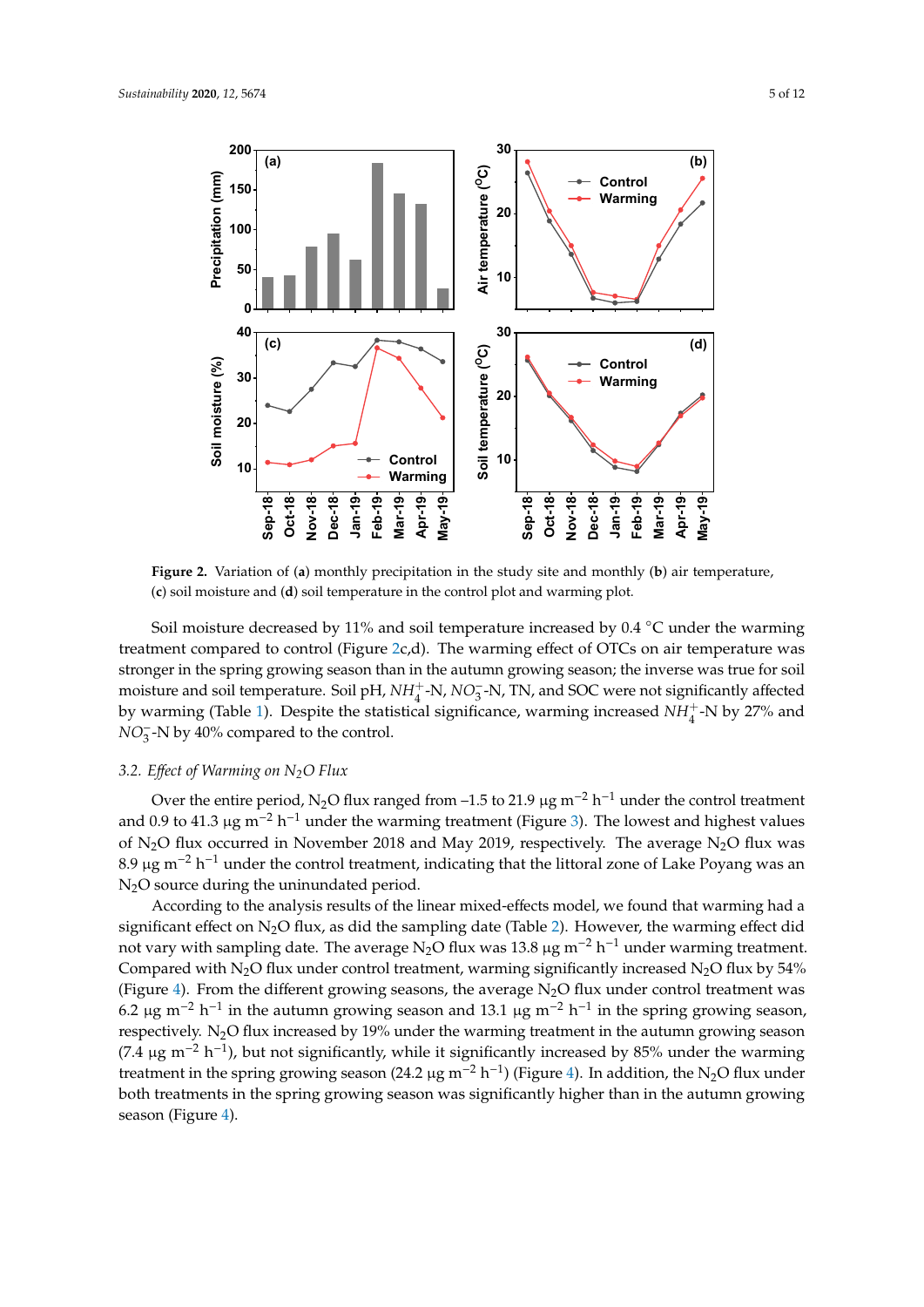<span id="page-5-0"></span>

<span id="page-5-1"></span>Figure 3. Temporal variation of  $N_2O$  flux in the uninundated period under the control and warming treatments. The bars indicate standard error. treatments. The bars indicate standard error.

**Table 2.** Statistical results of the linear mixed-effects model for  $N_2O$  flux.

| <b>Factors</b>        | Df | p Value |
|-----------------------|----|---------|
| Warming               | 1  | < 0.05  |
| Date                  | 15 | < 0.05  |
| Warming $\times$ Date | 15 | 0.21    |
| Air temperature       | 1  | 0.21    |
| Soil temperature      |    | 0.83    |
| Soil moisture         |    | < 0.05  |

<span id="page-5-2"></span>

**Figure 4.** Average N2O flux under the control and warming treatments. The uninundated period **Figure 4.** Average N2O flux under the control and warming treatments. The uninundated period includes two growing seasons: the autumn growing season and the spring growing season. The bars includes two growing seasons: the autumn growing season and the spring growing season. The bars indicate standard error. indicate standard error.

#### *3.3. Dependency of N2O Flux on Soil Temperature and Soil Moisture 3.3. Dependency of N2O Flux on Soil Temperature and Soil Moisture*

between  $N_2O$  flux and temperature (air temperature and soil temperature) was undetectable (Table [2\)](#page-5-1). For both treatments, soil moisture had a significant positive correlation with N<sub>2</sub>O flux and explained  $\mathcal{L}$  . For both treatments, soil moisture had a significant positive correlation with  $\mathcal{L}$ A significant correlation was observed between  $\mathrm{N}_2\mathrm{O}$  flux and soil moisture, while the relationship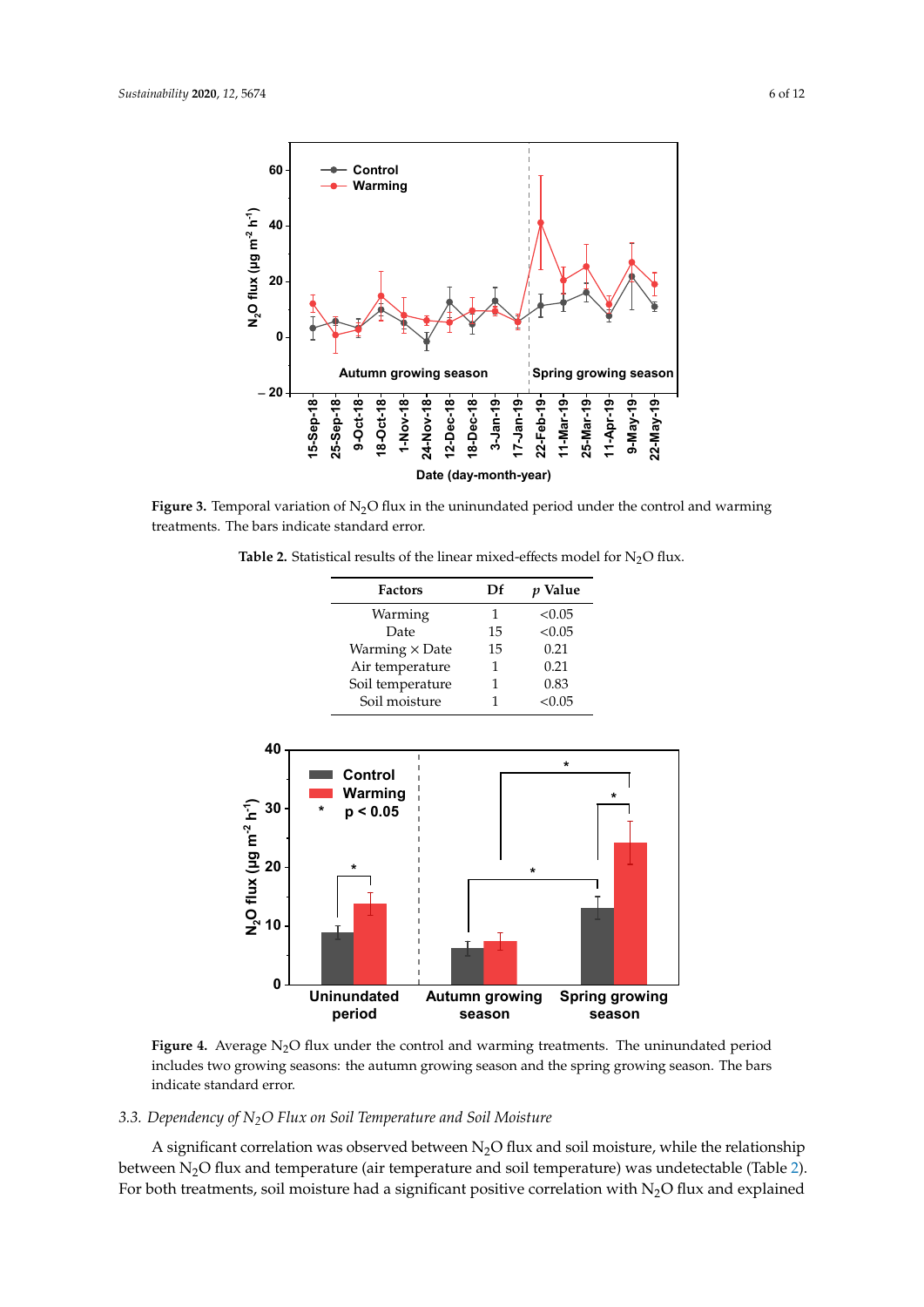<span id="page-6-0"></span>about 7% of N<sub>2</sub>O flux variation (Figure [5\)](#page-6-0). There was no significant correlation between N<sub>2</sub>O flux and soil moisture under control treatment. Moreover, a significant positive correlation was found between N2O flux and soil moisture under warming treatment, indicating that warming could increase the relationship between  $N_2O$  flux and soil moisture.



**Figure 5.** Relationship between N<sub>2</sub>O flux and soil moisture.

### **4. Discussion 4. Discussion**

## *4.1. N2O Flux from Different Wetlands 4.1. N2O Flux from Di*ff*erent Wetlands*

Previous studies have reported a great variability of N2O emission or uptake from different wetlands due to various environmental factors [\[15](#page-9-6)[,30,](#page-10-0)[43](#page-10-12)[–49\]](#page-10-13). Overall, swamps, peatlands, and marshes in cold regions usually acted as an  $N_2O$  sink or an  $N_2O$  source, while most littoral wetlands emitted marshes in cold regions usually acted as an N2O sink or an N2O source, while most littoral wetlands N2O and showed high variation among different locations (Table [3\)](#page-6-1). On the one hand, subtropical and emitted N2O and showed high variation among different locations (Table 3). On the one hand, tropical wetlands usually have warmer weather and store more carbon than cold wetlands [\[50\]](#page-10-14). This warm environment is more suitable for microbial activity, and thus more  $N_2O$  is emitted from subtropical and tropical wetlands. On the other hand, littoral wetlands usually experience drastic subtropical and tropical wetlands. On the other hand, littoral wetlands usually experience drastic emitted from subtropical wetter from subtropical and tropical wetter wetter the usually experience that it is defined to the state of the state of the state of the state of the state of the state of the state of the state water level fluctuation and have frequent organic matter transfers between water bodies and lands [\[26\]](#page-9-16). These unique thermal conditions and water regimes may determine the greater amount of  $N_2O$ emission from warm littoral wetlands than other wetlands. Previous studies have reported a great variability of  $N<sub>2</sub>O$  emission or uptake from different

**Table 3.** Comparison of  $N<sub>2</sub>O$  flux among different wetlands from other studies.

<span id="page-6-1"></span>

| <b>Wetland Types</b> | Location                       | $N_2$ O Flux <sup>1</sup>       | Reference          |
|----------------------|--------------------------------|---------------------------------|--------------------|
| Alpine swamp         | Qinghai-Tibetan Plateau, China | $-2.0 \pm 1.2$                  | $\lceil 15 \rceil$ |
| Peatland             | Newfoundland, Canada           | $-23.8 \pm 19.0$                | [43]               |
| Peatland             | Rzecin wetland, Poland         | $1.8 \pm 3.7$                   | [44]               |
| Freshwater marsh     | Sanjiang Plain, China          | $4.72$ , $-1.23$                | [45]               |
| Estuarine marsh      | Chongming Island, China        | $-10.6 \pm 2.6 - 32.4 \pm 14.0$ | [46]               |
| Littoral wetland     | Lake Nakaumi, Japan            | $-10.0$                         | [47]               |
| Littoral wetland     | Lake Kevätön, Finland          | $-3.1 \pm 15.7 - 69.1 \pm 15.7$ | [48]               |
| Littoral wetland     | Lake Huahu, Zoige, China       | 251.4                           | [49]               |
| Littoral wetland     | Lake Poyang, China             | 20.0                            | [30]               |
| Littoral wetland     | Lake Poyang, China             | $8.9 \pm 1.1$                   | This study         |

<sup>1</sup> The unit of N<sub>2</sub>O flux was µg N<sub>2</sub>O m<sup>-2</sup> h<sup>-1</sup>. Data shown as mean ± standard error. <sup>2</sup> Non-waterlogged marsh.  $3$  Seasonally waterlogged marsh.

In this study, the littoral zone of Lake Poyang was an N<sub>2</sub>O source during the uninundated period, with a mean flux rate of 8.9 ± 1.1 µg N<sub>2</sub>O m<sup>-2</sup> h<sup>-1</sup>. This result confirms our first hypothesis and is also in line with the result reported by Hu et al. (2016) in the south littoral zone of Lake Poyang [\[30\]](#page-10-0).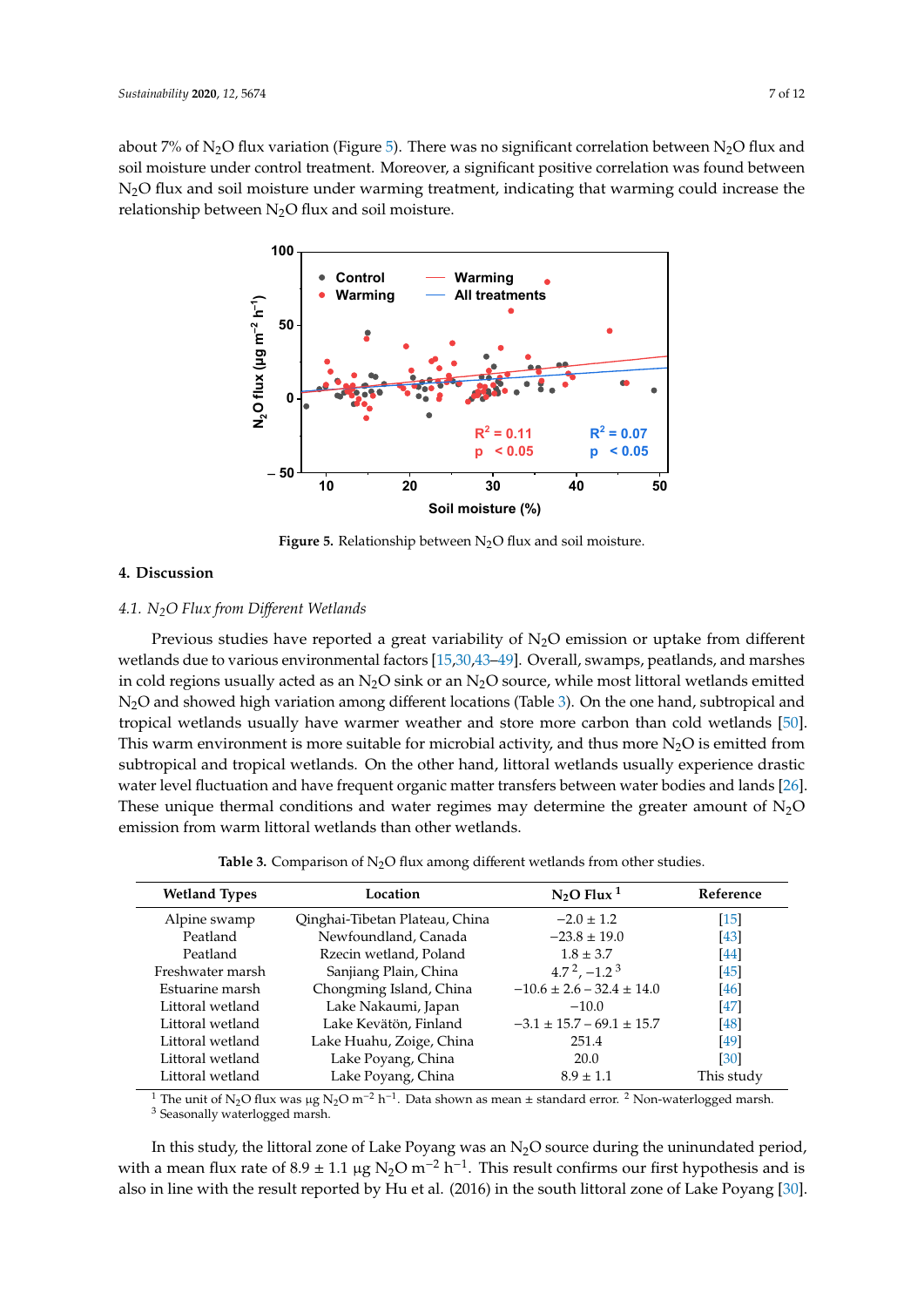Moreover,  $N_2O$  flux in the littoral zone of Lake Poyang was much lower than that of Lake Huahu in the Qinghai-Tibetan Plateau [\[49\]](#page-10-13), which may be attributed to the lower available nitrogen and the non-waterlogged conduction in this study site during the sampling period. When considering the inundated period,  $N_2O$  flux from the water-air interface in the same littoral zone of Lake Poyang was 29.6  $\pm$  10.7 µg N<sub>2</sub>O m<sup>-2</sup> h<sup>-1</sup> (unpublished data), which was more than three times the flux in the uninundated period. Therefore,  $N_2O$  emission in the littoral zone of Lake Poyang may be greatly influenced by water regimes, meaning that this impact cannot be overlooked when estimating the whole lake's  $N_2O$  budget.

#### *4.2. E*ff*ect of Warming on N2O Flux*

Consistent with previous results in other wetlands [\[2,](#page-8-1)[15\]](#page-9-6), we found that warming significantly increased  $N_2O$  flux in this littoral wetland during the uninundated period. This result confirmed our second hypothesis that warming had a positive effect on  $N_2O$  emission. In the present study, the littoral zone of Lake Poyang varied between being a sink and a source of  $N_2O$  on an intra-annual timescale. Warming transformed this littoral wetland to a net  $N_2O$  source during the experimental period. In addition, warming had a much stronger impact on  $N_2O$  flux in the spring growing season than in the autumn growing season.  $N<sub>2</sub>O$  production is primarily regulated by two microbial activities—nitrification and denitrification—which are highly sensitive to temperature [\[51\]](#page-10-20). Warming increased air temperature by 1.6  $°C$  and soil temperature by 0.4  $°C$ , especially during the spring growing season, which can promote both microbial processes. Moreover,  $N_2O$  flux was significantly related to soil moisture, only accounting for  $7\%$  of N<sub>2</sub>O flux variation, but not to soil temperature. Thus, the third hypothesis was rejected. In other words,  $N<sub>2</sub>O$  flux may be mainly affected by biotic factors (e.g., plants and microbes), rather than abiotic factors (e.g., soil temperature and soil moisture) in the littoral zone of Lake Poyang during the uninundated period.

A recent study found that plant biomass can explain 17–30% of  $N_2O$  flux variation in the littoral zone of Lake Poyang [\[30\]](#page-10-0). In addition, we found that warming increased the content of soil  $NH_4^+$ -N and soil *NO*<sup>−</sup> 3 -N, which were the two main substrates supporting the processes of nitrification and denitrification. Therefore, warming may lead to more  $N_2O$  production than  $N_2O$  consumption, which further determines  $N_2O$  emission to some extent. Unfortunately, we are currently unaware of the effects of microbial activities on  $N_2O$  flux in this littoral wetland. These results suggest that future research should pay more attention to  $N_2O$  emission pathways and related functional microbes.

#### *4.3. Implication of N2O Emission in the Littoral Wetland under Climate Warming*

There are great spatial and temporal variabilities in  $N_2O$  production, consumption, and emission across different wetlands [\[52,](#page-11-0)[53\]](#page-11-1), making estimations of  $N_2O$  budgets uncertain and difficult. Given the impacts of global climate change and anthropic activities, the nitrogen cycle has been drastically disrupted, and this has increased the inventory of  $N<sub>2</sub>O$  [\[54,](#page-11-2)[55\]](#page-11-3). As such, it is necessary to investigate  $N_2O$  flux from various wetlands to fully understand the global  $N_2O$  budget. Moreover, littoral wetlands have been identified as hotspots of  $N_2O$  emission according to numerous studies [\[27,](#page-9-17)[49\]](#page-10-13). Analogously, the littoral zone of Lake Poyang was an  $N_2O$  source in the present study, and short-term warming can largely promote N<sub>2</sub>O emission. Unfortunately, the global temperature rise is likely to exceed 2.0 °C by the end of this century under different Representative Concentration Pathways [\[1\]](#page-8-0), consequently increasing  $N_2O$  emission from such littoral wetlands and generating a positive feedback effect to climate warming. Therefore, subtropical littoral wetlands may transform from a relatively weak  $N_2O$ source to a strong  $N_2O$  source depending on the level of future climate warming.

Despite not considering two other GHGs—CO<sub>2</sub> and CH<sub>4</sub>—in this study, the contribution of N<sub>2</sub>O to climate warming should not be ignored due to its large global warming potential. Hu et al. (2016) also concluded that  $N_2O$  should be integrated into the estimation of net GHG emission for the same lake [\[30\]](#page-10-0). In addition, warming effects on GHG fluxes will not always be consistent for a continuous long-term period [\[18\]](#page-9-8). Here, we only present a short-term warming experiment, but we do not know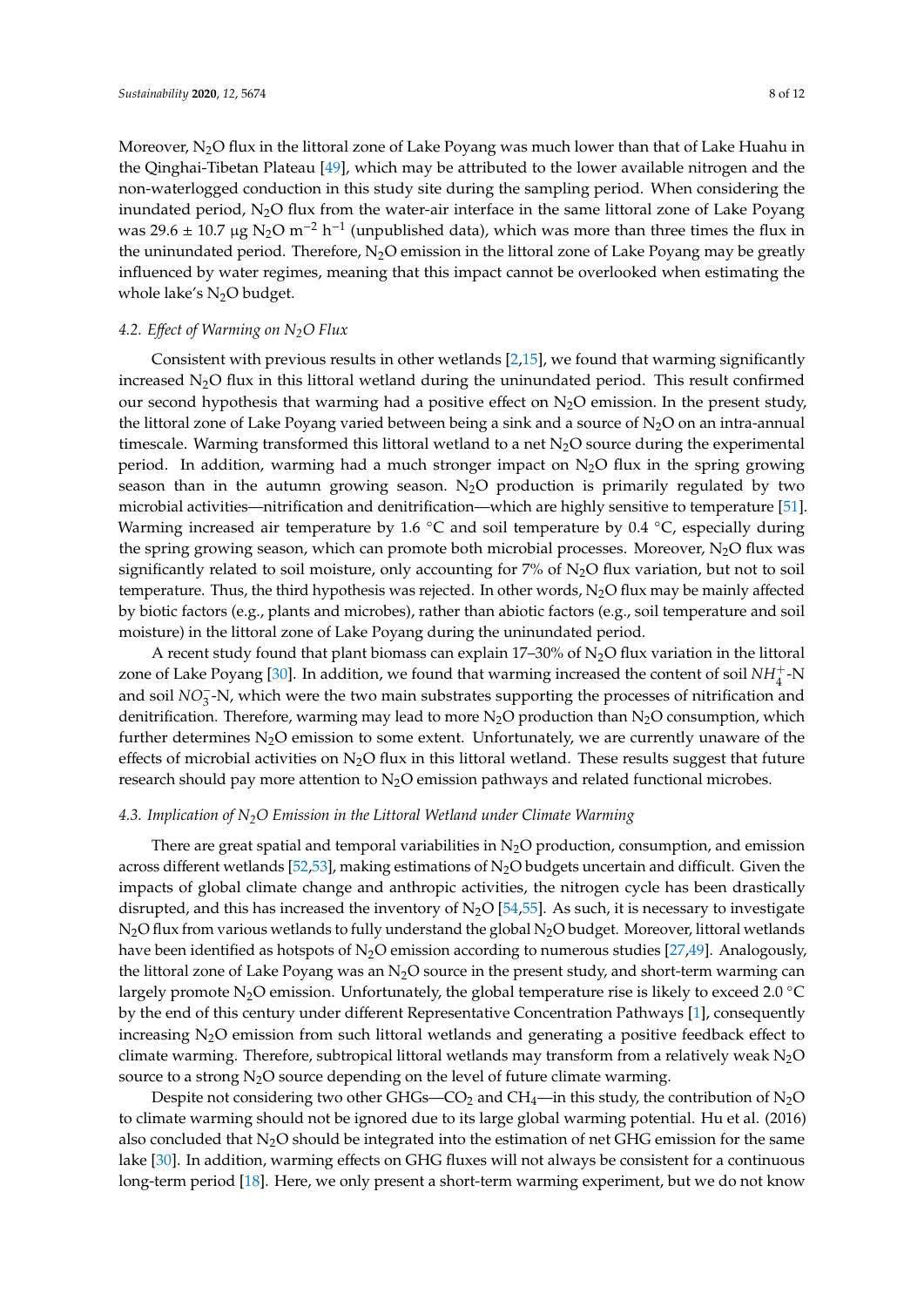how N<sub>2</sub>O flux will respond to long-term warming in this littoral wetland. Therefore, the investigation of the key GHGs ( $CO<sub>2</sub>$ ,  $CH<sub>4</sub>$ , and N<sub>2</sub>O) and long-term measurements are required to draw more comprehensive results in such littoral wetlands.

#### **5. Conclusions**

This study investigated  $N_2O$  emission and examined the effect of climate warming on  $N_2O$  flux in a subtropical littoral wetland. We concluded that the littoral zone of Lake Poyang was an  $N_2O$  source and that warming significantly increased  $N_2O$  emission by 54%, indicating that  $N_2O$  has a positive feedback effect on climate warming. Temperature had no impact on  $N_2O$  variation, while soil moisture only explained 7% of  $N_2O$  variation. Moreover, our result indicates that the impacts of the growing season and water regime on  $N_2O$  should be considered when estimating the whole lake's  $N_2O$  budget.

**Author Contributions:** Conceptualization, J.C. and L.X.; methodology, J.C. and M.J.; software, J.C.; validation, J.C., L.X., M.J., J.J. and Y.X.; formal analysis, J.C.; investigation, J.C. and M.J.; resources, J.C., M.J. and Y.X.; data curation, J.C.; writing—original draft preparation, J.C.; writing—review and editing, L.X. and Y.X.; visualization, J.C.; supervision, L.X. and J.J.; project administration, L.X., J.J. and Y.X.; funding acquisition, L.X. and J.J. All authors have read and agreed to the published version of the manuscript.

**Funding:** This research was funded by the National Key Research and Development Program of China (grant number 2018YFE0206400 and 2018YFC0407606), National Natural Science Foundation of China (grant number 41971137 and 41771235), STS Key Projects of the Chinese Academy of Sciences (grant number KFJ-STS-QYZD-098), Science and Technology Planning Project of Qinghai Province (grant number 2019-HZ-818) and China Three Gorges Corporation (grant number 201903145).

**Acknowledgments:** The authors want to thank their colleagues at the Poyang Laboratory for Wetland Ecosystem Research, Chinese Academy of Sciences for their help with the filed work. The authors also thank the Technology Service Center of Nanjing Institute of Geography and Limnology, Chinese Academy of Sciences for supporting the analysis of soil samples.

**Conflicts of Interest:** The authors declare no conflict of interest.

#### **References**

- <span id="page-8-0"></span>1. IPCC. *Climate Change 2013: The Physical Science Basis: Contribution of Working Group I to the Fifth Assessment Report of the Intergovernmental Panel on Climate Change*; Stocker, T.F., Qin, D., Plattner, G.-K., Tignor, M., Allen, S.K., Boschung, J., Nauels, A., Xia, Y., Bex, V., Midgley, P.M., Eds.; Cambridge University Press: Cambridge, UK; New York, NY, USA, 2013.
- <span id="page-8-1"></span>2. Laine, A.M.; Mehtätalo, L.; Tolvanen, A.; Frolking, S.; Tuittila, E.-S. Impacts of drainage, restoration and warming on boreal wetland greenhouse gas fluxes. *Sci. Total Environ.* **2019**, *647*, 169–181. [\[CrossRef\]](http://dx.doi.org/10.1016/j.scitotenv.2018.07.390)
- <span id="page-8-2"></span>3. Ward, S.E.; Ostle, N.J.; Oakley, S.; Quirk, H.; Henrys, P.A.; Bardgett, R.D. Warming effects on greenhouse gas fluxes in peatlands are modulated by vegetation composition. *Ecol. Lett.* **2013**, *16*, 1285–1293. [\[CrossRef\]](http://dx.doi.org/10.1111/ele.12167) [\[PubMed\]](http://www.ncbi.nlm.nih.gov/pubmed/23953244)
- <span id="page-8-3"></span>4. Schlesinger, W.H. An estimate of the global sink for nitrous oxide in soils. *Glob. Chang. Biol.* **2013**, *19*, 2929–2931. [\[CrossRef\]](http://dx.doi.org/10.1111/gcb.12239)
- 5. Saunders, D.L.; Kalff, J. Nitrogen retention in wetlands, lakes and rivers. *Hydrobiologia* **2001**, *443*, 205–212. [\[CrossRef\]](http://dx.doi.org/10.1023/A:1017506914063)
- <span id="page-8-4"></span>6. Davidson, E.A.; Janssens, I.A. Temperature sensitivity of soil carbon decomposition and feedbacks to climate change. *Nature* **2006**, *440*, 165–173. [\[CrossRef\]](http://dx.doi.org/10.1038/nature04514) [\[PubMed\]](http://www.ncbi.nlm.nih.gov/pubmed/16525463)
- <span id="page-8-5"></span>7. Ravishankara, A.R.; Daniel, J.S.; Portmann, R.W. Nitrous oxide (N<sub>2</sub>O): The dominant ozone-depleting substance emitted in the 21st century. *Science* **2009**, *326*, 123–125. [\[CrossRef\]](http://dx.doi.org/10.1126/science.1176985)
- <span id="page-8-6"></span>8. Fluegge, K. Does environmental exposure to the greenhouse gas,  $N<sub>2</sub>O$ , contribute to etiological factors in neurodevelopmental disorders? A mini-review of the evidence. *Environ. Toxicol. Pharmacol.* **2016**, *47*, 6–18. [\[CrossRef\]](http://dx.doi.org/10.1016/j.etap.2016.08.013)
- <span id="page-8-7"></span>9. Massara, T.M.; Malamis, S.; Guisasola, A.; Baeza, J.A.; Noutsopoulos, C.; Katsou, E. A review on nitrous oxide  $(N_2O)$  emissions during biological nutrient removal from municipal wastewater and sludge reject water. *Sci. Total Environ.* **2017**, *596*, 106–123. [\[CrossRef\]](http://dx.doi.org/10.1016/j.scitotenv.2017.03.191)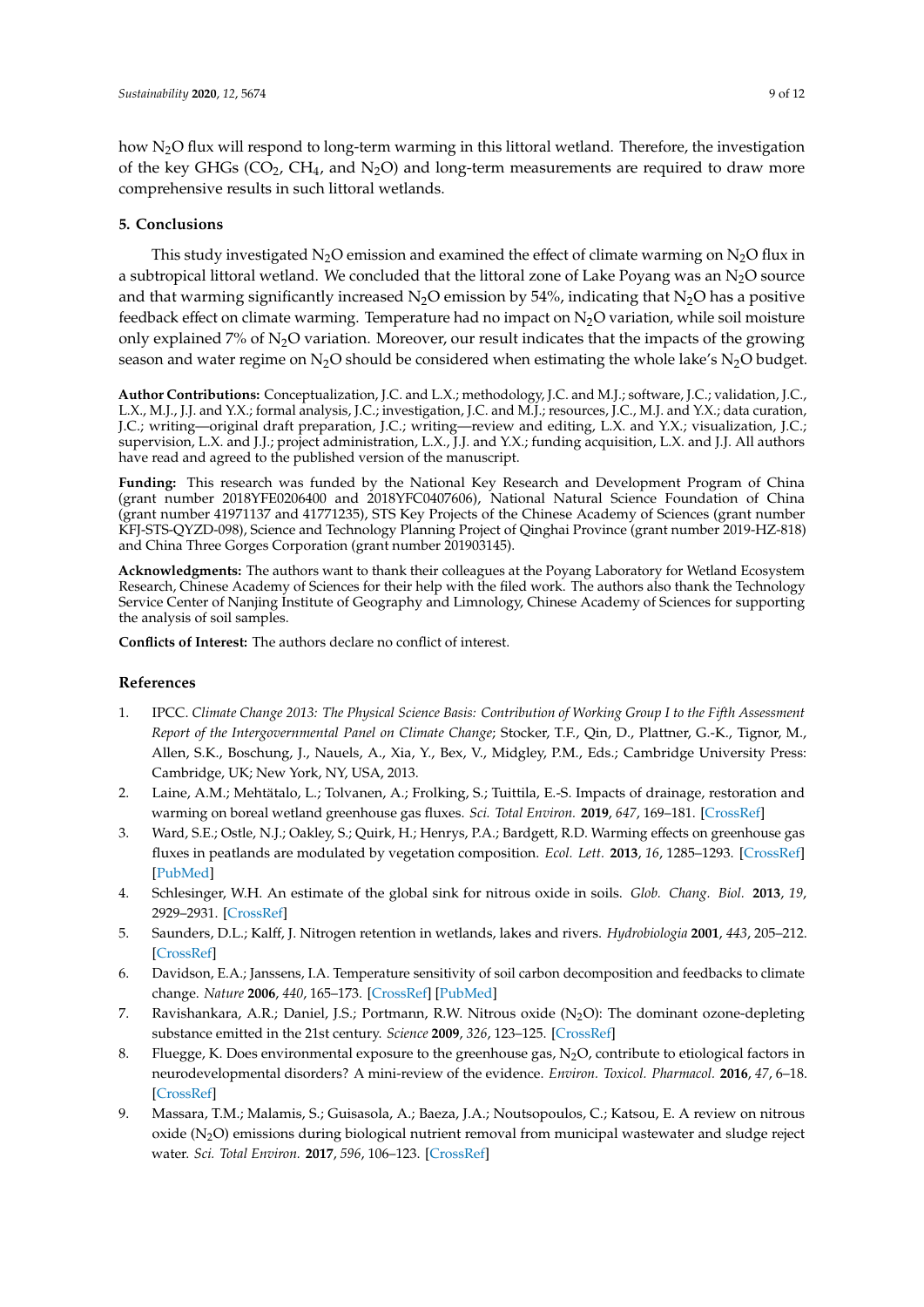- <span id="page-9-0"></span>10. WMO. *Greenhouse Gas Bulletin: The State of Greenhouse Gases in the Atmosphere Based on Global Observations through 2018*; WMO: Geneva, Switzerland, 2019.
- <span id="page-9-1"></span>11. Lenhart, K.; Behrendt, T.; Greiner, S.; Steinkamp, J.; Well, R.; Giesemann, A.; Keppler, F. Nitrous oxide effluxes from plants as a potentially important source to the atmosphere. *New Phytol.* **2019**, *221*, 1398–1408. [\[CrossRef\]](http://dx.doi.org/10.1111/nph.15455)
- <span id="page-9-2"></span>12. Voigt, C.; Lamprecht, R.E.; Marushchak, M.E.; Lind, S.E.; Novakovskiy, A.; Aurela, M.; Martikainen, P.J.; Biasi, C. Warming of subarctic tundra increases emissions of all three important greenhouse gases— Carbon dioxide, methane, and nitrous oxide. *Glob. Chang. Biol.* **2017**, *23*, 3121–3138. [\[CrossRef\]](http://dx.doi.org/10.1111/gcb.13563)
- <span id="page-9-3"></span>13. Liu, L.; Hu, C.; Yang, P.; Ju, Z.; Olesen, J.E.; Tang, J. Experimental warming-driven soil drying reduced N2O emissions from fertilized crop rotations of winter wheat–soybean/fallow, 2009–2014. *Agric. Ecosyst. Environ.* **2016**, *219*, 71–82. [\[CrossRef\]](http://dx.doi.org/10.1016/j.agee.2015.12.013)
- <span id="page-9-4"></span>14. Zhao, Z.; Dong, S.; Jiang, X.; Liu, S.; Ji, H.; Li, Y.; Han, Y.; Sha, W. Effects of warming and nitrogen deposition on CH $_4$ , CO<sub>2</sub> and N<sub>2</sub>O emissions in alpine grassland ecosystems of the Qinghai-Tibetan Plateau. *Sci. Total Environ.* **2017**, *592*, 565–572. [\[CrossRef\]](http://dx.doi.org/10.1016/j.scitotenv.2017.03.082)
- <span id="page-9-6"></span>15. Chen, X.; Wang, G.; Zhang, T.; Mao, T.; Wei, D.; Song, C.; Hu, Z.; Huang, K. Effects of warming and nitrogen fertilization on GHG flux in an alpine swamp meadow of a permafrost region. *Sci. Total Environ.* **2017**, *601–602*, 1389–1399. [\[CrossRef\]](http://dx.doi.org/10.1016/j.scitotenv.2017.06.028) [\[PubMed\]](http://www.ncbi.nlm.nih.gov/pubmed/28605857)
- <span id="page-9-5"></span>16. Qiu, Y.; Jiang, Y.; Guo, L.; Burkey, K.O.; Zobel, R.W.; Shew, H.D.; Hu, S. Contrasting warming and ozone effects on denitrifiers dominate soil N2O emissions. *Environ. Sci. Technol.* **2018**, *52*, 10956–10966. [\[CrossRef\]](http://dx.doi.org/10.1021/acs.est.8b01093) [\[PubMed\]](http://www.ncbi.nlm.nih.gov/pubmed/30157374)
- <span id="page-9-7"></span>17. Chen, X.; Wang, G.; Huang, K.; Hu, Z.; Song, C.; Liang, Y.; Wang, J.; Song, X.; Lin, S. The effect of nitrogen deposition rather than warming on carbon flux in alpine meadows depends on precipitation variations. *Ecol. Eng.* **2017**, *107*, 183–191. [\[CrossRef\]](http://dx.doi.org/10.1016/j.ecoleng.2017.07.018)
- <span id="page-9-8"></span>18. Zhu, X.; Luo, C.; Wang, S.; Zhang, Z.; Cui, S.; Bao, X.; Jiang, L.; Li, Y.; Li, X.; Wang, Q.; et al. Effects of warming, grazing/cutting and nitrogen fertilization on greenhouse gas fluxes during growing seasons in an alpine meadow on the Tibetan Plateau. *Agric. For. Meteorol.* **2015**, *214–215*, 506–514. [\[CrossRef\]](http://dx.doi.org/10.1016/j.agrformet.2015.09.008)
- <span id="page-9-9"></span>19. Shi, F.; Chen, H.; Chen, H.; Wu, Y.; Wu, N. The combined effects of warming and drying suppress CO<sub>2</sub> and N2O emission rates in an alpine meadow of the eastern Tibetan Plateau. *Ecol. Res.* **2012**, *27*, 725–733. [\[CrossRef\]](http://dx.doi.org/10.1007/s11284-012-0950-8)
- <span id="page-9-10"></span>20. Chen, X.; Wang, G.; Zhang, T.; Mao, T.; Wei, D.; Hu, Z.; Song, C. Effects of warming and nitrogen fertilization on GHG flux in the permafrost region of an alpine meadow. *Atmos. Environ.* **2017**, *157*, 111–124. [\[CrossRef\]](http://dx.doi.org/10.1016/j.atmosenv.2017.03.024)
- <span id="page-9-11"></span>21. Hu, Y.; Chang, X.; Lin, X.; Wang, Y.; Wang, S.; Duan, J.; Zhang, Z.; Yang, X.; Luo, C.; Xu, G.; et al. Effects of warming and grazing on N2O fluxes in an alpine meadow ecosystem on the Tibetan plateau. *Soil Biol. Biochem.* **2010**, *42*, 944–952. [\[CrossRef\]](http://dx.doi.org/10.1016/j.soilbio.2010.02.011)
- <span id="page-9-12"></span>22. Yue, Q.; Wu, H.; Sun, J.; Cheng, K.; Smith, P.; Hillier, J.; Xu, X.; Pan, G. Deriving emission factors and estimating direct nitrous oxide emissions for crop cultivation in China. *Environ. Sci. Technol.* **2019**, *53*, 10246–10257. [\[CrossRef\]](http://dx.doi.org/10.1021/acs.est.9b01285)
- <span id="page-9-13"></span>23. Dijkstra, F.A.; Morgan, J.A.; Follett, R.F.; LeCain, D.R. Climate change reduces the net sink of CH<sub>4</sub> and N<sub>2</sub>O in a semiarid grassland. *Glob. Chang. Biol.* **2013**, *19*, 1816–1826. [\[CrossRef\]](http://dx.doi.org/10.1111/gcb.12182) [\[PubMed\]](http://www.ncbi.nlm.nih.gov/pubmed/23505264)
- <span id="page-9-14"></span>24. Chen, D.; Fu, X.-Q.; Wang, C.; Liu, X.-L.; Li, H.; Shen, J.-L.; Wang, Y.; Li, Y.; Wu, J.-S. Nitrous oxide emissions from a masson pine forest soil in subtropical central China. *Pedosphere* **2015**, *25*, 263–274. [\[CrossRef\]](http://dx.doi.org/10.1016/S1002-0160(15)60011-X)
- <span id="page-9-15"></span>25. Vogt, J.; Wu, J.; Altdorff, D.; Le, T.B.; Gong, Y. Nitrous oxide fluxes of a boreal abandoned pasture do not significantly differ from an adjacent natural bog despite distinct environmental conditions. *Sci. Total Environ.* **2020**, *714*, 136648. [\[CrossRef\]](http://dx.doi.org/10.1016/j.scitotenv.2020.136648) [\[PubMed\]](http://www.ncbi.nlm.nih.gov/pubmed/32018951)
- <span id="page-9-16"></span>26. Larmola, T.; Alm, J.; Juutinen, S.; Martikainen, P.J.; Silvola, J. Ecosystem CO<sub>2</sub> exchange and plant biomass in the littoral zone of a boreal eutrophic lake. *Freshw. Biol.* **2003**, *48*, 1295–1310. [\[CrossRef\]](http://dx.doi.org/10.1046/j.1365-2427.2003.01079.x)
- <span id="page-9-17"></span>27. Li, S.; Bush, R.T.; Santos, I.R.; Zhang, Q.; Song, K.; Mao, R.; Wen, Z.; Lu, X.X. Large greenhouse gases emissions from China's lakes and reservoirs. *Water Res.* **2018**, *147*, 13–24. [\[CrossRef\]](http://dx.doi.org/10.1016/j.watres.2018.09.053)
- <span id="page-9-18"></span>28. Zhao, X.; Liu, Y. Variability of surface heat fluxes and its driving forces at different time scales over a large ephemeral lake in China. *J. Geophys. Res. Atmos.* **2018**, *123*, 4939–4957. [\[CrossRef\]](http://dx.doi.org/10.1029/2017JD027437)
- <span id="page-9-19"></span>29. Gu, C.; Mu, X.; Gao, P.; Zhao, G.; Sun, W.; Li, P. Effects of climate change and human activities on runoff and sediment inputs of the largest freshwater lake in China, Poyang Lake. *Hydrol. Sci. J.* **2017**, *62*, 2313–2330. [\[CrossRef\]](http://dx.doi.org/10.1080/02626667.2017.1372856)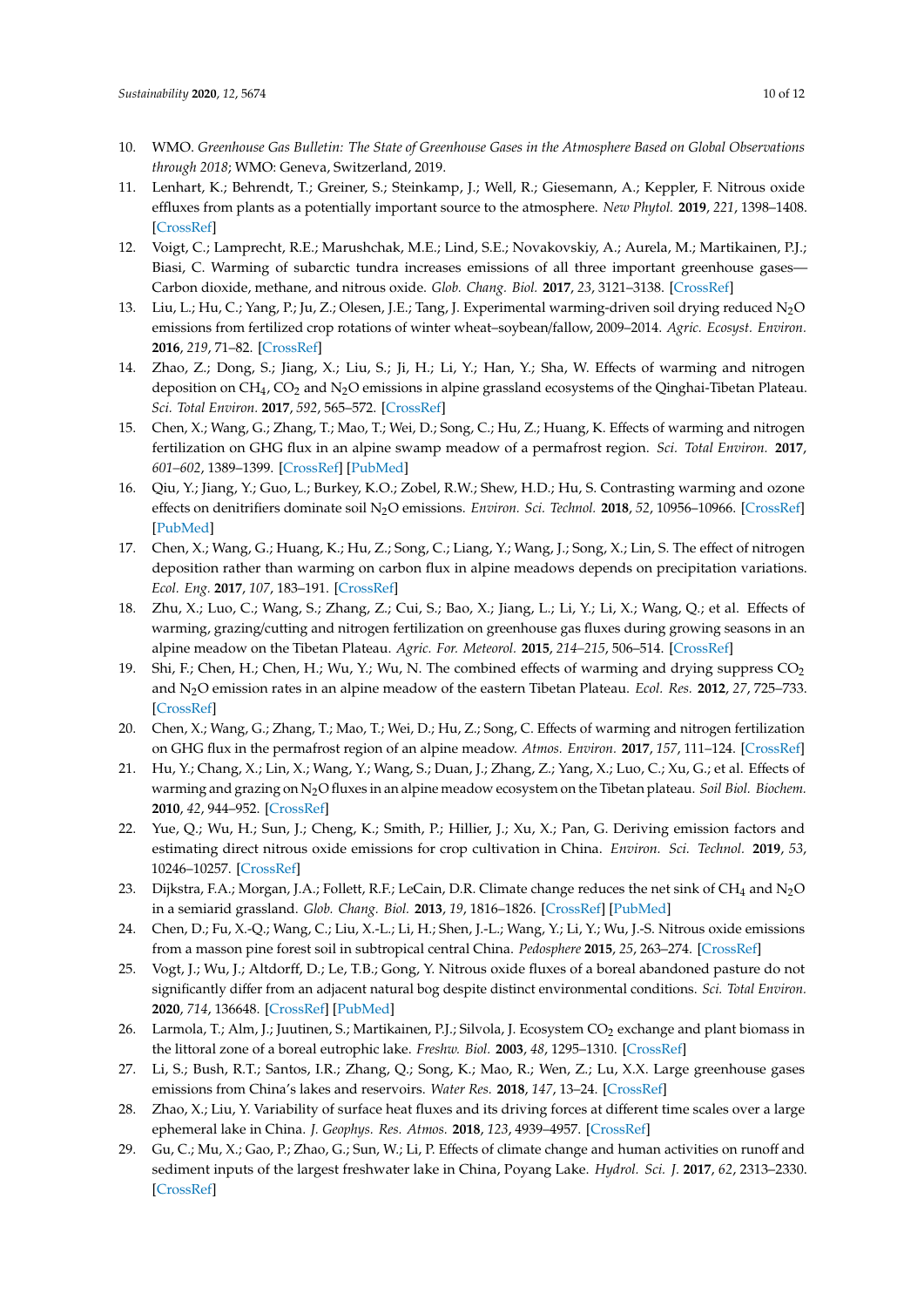- <span id="page-10-0"></span>30. Hu, Q.; Cai, J.; Yao, B.; Wu, Q.; Wang, Y.; Xu, X. Plant-mediated methane and nitrous oxide fluxes from a *carex* meadow in Poyang Lake during drawdown periods. *Plant Soil* **2016**, *400*, 367–380. [\[CrossRef\]](http://dx.doi.org/10.1007/s11104-015-2733-9)
- 31. Zhang, Q.; Gu, X.; Singh, V.P.; Chen, X. Evaluation of ecological instream flow using multiple ecological indicators with consideration of hydrological alterations. *J. Hydrol.* **2015**, *529*, 711–722. [\[CrossRef\]](http://dx.doi.org/10.1016/j.jhydrol.2015.08.066)
- <span id="page-10-1"></span>32. Liu, S.; Chen, Y.; Liu, J. Methane emissions from the littoral zone of Poyang Lake during drawdown periods. *J. Freshw. Ecol.* **2019**, *34*, 37–48. [\[CrossRef\]](http://dx.doi.org/10.1080/02705060.2018.1537941)
- <span id="page-10-2"></span>33. Hollister, R.D.; Webber, P.J. Biotic validation of small open-top chambers in a tundra ecosystem. *Glob. Chang. Biol.* **2000**, *6*, 835–842. [\[CrossRef\]](http://dx.doi.org/10.1046/j.1365-2486.2000.00363.x)
- <span id="page-10-3"></span>34. Marion, G.M.; Henry, G.H.R.; Freckman, D.W.; Johnstone, J.; Jones, G.; Jones, M.H.; Lévesque, E.; Molau, U.; Mølgaard, P.; Parsons, A.N.; et al. Open-top designs for manipulating field temperature in high-latitude ecosystems. *Glob. Chang. Biol.* **1997**, *3*, 20–32. [\[CrossRef\]](http://dx.doi.org/10.1111/j.1365-2486.1997.gcb136.x)
- <span id="page-10-4"></span>35. Xu, Z.; Wan, C.; Xiong, P.; Tang, Z.; Hu, R.; Cao, G.; Liu, Q. Initial responses of soil CO<sub>2</sub> efflux and C, N pools to experimental warming in two contrasting forest ecosystems, Eastern Tibetan Plateau, China. *Plant Soil* **2010**, *336*, 183–195. [\[CrossRef\]](http://dx.doi.org/10.1007/s11104-010-0461-8)
- <span id="page-10-5"></span>36. Li, N.; Wang, G.; Yang, Y.; Gao, Y.; Liu, G. Plant production, and carbon and nitrogen source pools, are strongly intensified by experimental warming in alpine ecosystems in the Qinghai-Tibet Plateau. *Soil Biol. Biochem.* **2011**, *43*, 942–953. [\[CrossRef\]](http://dx.doi.org/10.1016/j.soilbio.2011.01.009)
- <span id="page-10-6"></span>37. Zong, N.; Geng, S.; Duan, C.; Shi, P.; Chai, X.; Zhang, X. The effects of warming and nitrogen addition on ecosystem respiration in a Tibetan alpine meadow: The significance of winter warming. *Ecol. Evol.* **2018**, *8*, 10113–10125. [\[CrossRef\]](http://dx.doi.org/10.1002/ece3.4484) [\[PubMed\]](http://www.ncbi.nlm.nih.gov/pubmed/30397451)
- <span id="page-10-7"></span>38. Nielsen, C.S.; Michelsen, A.; Strobel, B.W.; Wulff, K.; Banyasz, I.; Elberling, B. Correlations between substrate availability, dissolved  $\rm CH_{4}$ , and  $\rm CH_{4}$  emissions in an arctic wetland subject to warming and plant removal. *J. Geophys. Res. Biogeosci.* **2017**, *122*, 645–660. [\[CrossRef\]](http://dx.doi.org/10.1002/2016JG003511)
- <span id="page-10-8"></span>39. R Core Team. *R: A Language and Environment for Statistical Computing*, R version 3.6.1; R Foundation for Statistical Computing: Vienna, Austria, 2019.
- <span id="page-10-9"></span>40. Jurasinski, G.; Koebsch, F.; Guenther, A.; Beetz, S. Flux Rate Calculation from Dynamic Closed Chamber Measurements. R package version 0.3-0. 2014. Available online: https://[CRAN.R-project.org](https://CRAN.R-project.org/package=flux)/package=flux (accessed on 15 July 2020).
- <span id="page-10-10"></span>41. Minke, M.; Augustin, J.; Burlo, A.; Yarmashuk, T.; Chuvashova, H.; Thiele, A.; Freibauer, A.; Tikhonov, V.; Hoffmann, M. Water level, vegetation composition, and plant productivity explain greenhouse gas fluxes in temperate cutover fens after inundation. *Biogeosciences* **2016**, *13*, 3945–3970. [\[CrossRef\]](http://dx.doi.org/10.5194/bg-13-3945-2016)
- <span id="page-10-11"></span>42. Bates, D.; Mächler, M.; Bolker, B.M.; Walker, S.C. Fitting linear mixed-effects models using lme4. *J. Stat. Softw.* **2015**, *67*, 1–48. [\[CrossRef\]](http://dx.doi.org/10.18637/jss.v067.i01)
- <span id="page-10-12"></span>43. Gong, Y.; Wu, J.; Vogt, J.; Le, T.B. Warming reduces the increase in N2O emission under nitrogen fertilization in a boreal peatland. *Sci. Total Environ.* **2019**, *664*, 72–78. [\[CrossRef\]](http://dx.doi.org/10.1016/j.scitotenv.2019.02.012)
- <span id="page-10-15"></span>44. Juszczak, R.; Augustin, J. Exchange of the greenhouse gases methane and nitrous oxide between the atmosphere and a temperate peatland in central Europe. *Wetlands* **2013**, *33*, 895–907. [\[CrossRef\]](http://dx.doi.org/10.1007/s13157-013-0448-3)
- <span id="page-10-16"></span>45. Yu, J.; Liu, J.; Sun, Z.; Sun, W.; Wang, J.; Wang, G.; Chen, X. The fluxes and controlling factors of N2O and CH<sup>4</sup> emissions from freshwater marsh in Northeast China. *Sci. China-Earth Sci.* **2010**, *53*, 700–709. [\[CrossRef\]](http://dx.doi.org/10.1007/s11430-010-0003-5)
- <span id="page-10-17"></span>46. Li, Y.; Wang, D.; Chen, Z.; Hu, H. Comprehensive effects of a sedge plant on CH<sub>4</sub> and N<sub>2</sub>O emissions in an estuarine marsh. *Estuar. Coast. Shelf Sci.* **2018**, *204*, 202–211. [\[CrossRef\]](http://dx.doi.org/10.1016/j.ecss.2018.03.008)
- <span id="page-10-18"></span>47. Hirota, M.; Senga, Y.; Seike, Y.; Nohara, S.; Kunii, H. Fluxes of carbon dioxide, methane and nitrous oxide in two contrastive fringing zones of coastal lagoon, Lake Nakaumi, Japan. *Chemosphere* **2007**, *68*, 597–603. [\[CrossRef\]](http://dx.doi.org/10.1016/j.chemosphere.2007.01.002)
- <span id="page-10-19"></span>48. Huttunen, J.T.; Juutinen, S.; Alm, J.; Larmola, T.; Hammar, T.; Silvola, J.; Martikainen, P.J. Nitrous oxide flux to the atmosphere from the littoral zone of a boreal lake. *J. Geophys. Res.-Atmos.* **2003**, *108*, 104421. [\[CrossRef\]](http://dx.doi.org/10.1029/2002JD002989)
- <span id="page-10-13"></span>49. Chen, H.; Wang, M.; Wu, N.; Wang, Y.F.; Zhu, D.; Gao, Y.H.; Peng, C.H. Nitrous oxide fluxes from the littoral zone of a lake on the Qinghai-Tibetan Plateau. *Environ. Monit. Assess.* **2011**, *182*, 545–553. [\[CrossRef\]](http://dx.doi.org/10.1007/s10661-011-1896-y) [\[PubMed\]](http://www.ncbi.nlm.nih.gov/pubmed/21327481)
- <span id="page-10-14"></span>50. Mitsch, W.J.; Bernal, B.; Nahlik, A.M.; Mander, Ü.; Zhang, L.; Anderson, C.J.; Jørgensen, S.E.; Brix, H. Wetlands, carbon, and climate change. *Landsc. Ecol.* **2013**, *28*, 583–597. [\[CrossRef\]](http://dx.doi.org/10.1007/s10980-012-9758-8)
- <span id="page-10-20"></span>51. Duan, P.P.; Song, Y.F.; Li, S.S.; Xiong, Z. Responses of N<sub>2</sub>O production pathways and related functional microbes to temperature across greenhouse vegetable field soils. *Geoderma* **2019**, *355*, 113904113904. [\[CrossRef\]](http://dx.doi.org/10.1016/j.geoderma.2019.113904)